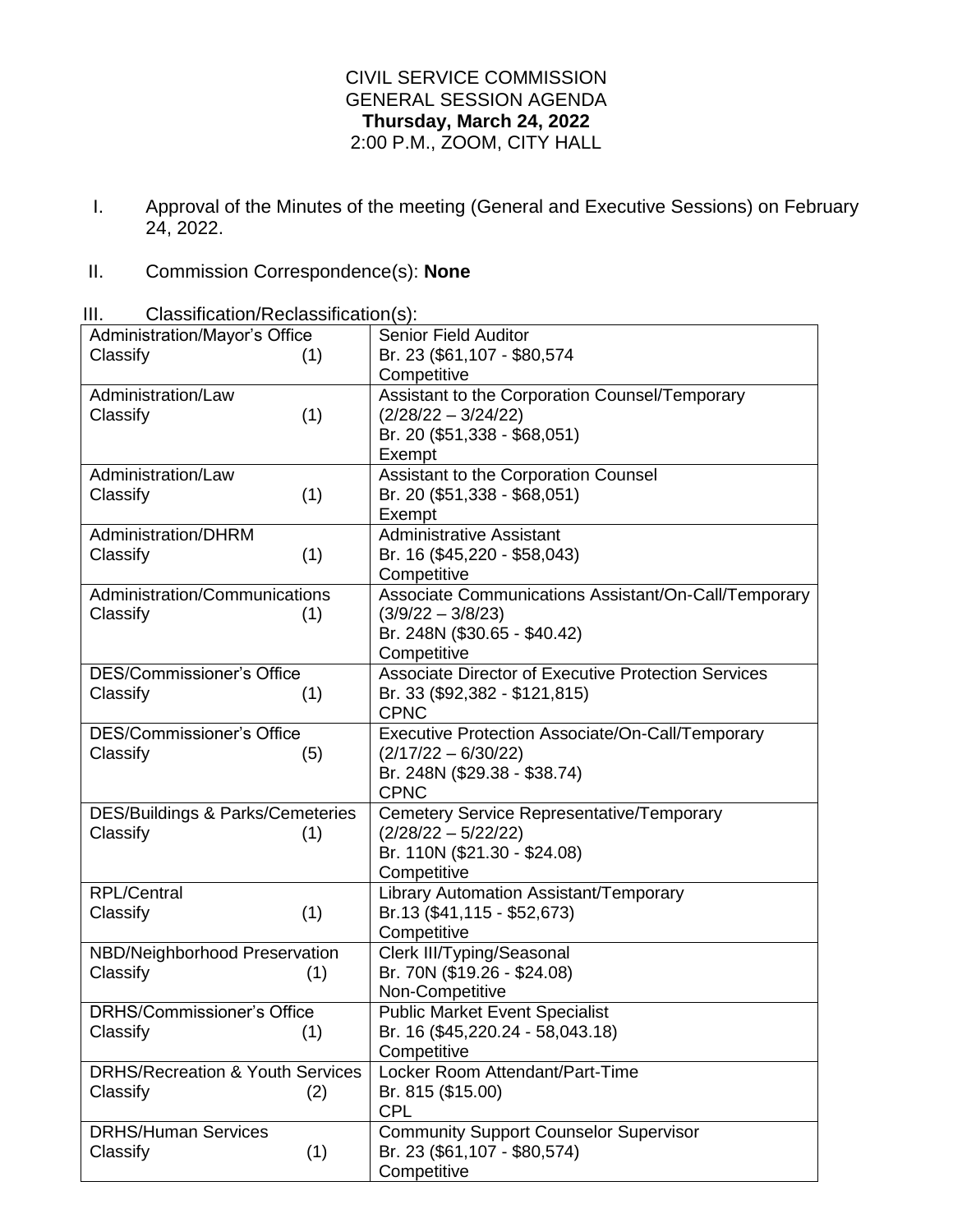- IV. Adoption of Job Specification(s):
	- Senior Recreation Assistant
	- Senior Recreation Assistant/Education Aide
	- Senior Recreation Assistant/Sports & Fitness Aide
	- Senior Recreation Assistant/Youth Development Aide
	- V. **A.** Establishment of Civil Service Eligible List(s):
		- 911 Dispatcher II, 21ELP2113
		- Engineer II, 21EOC65140
		- Engineer III, 21EOC65198
		- Technology Applications Coordinator, 21EOC63356
		- **B.** Close-out of examination process: **None**
- VI. Request for Extension of Civil Service Eligible List(s):
	- 911 Operations Manager,21ELP2104
	- 911 Shift Supervisor,20ELP2004
	- Animal Control Officer,19EOC61668
	- Animal Services Client Specialist,19EOC62972
	- Assistant Supervisor of Markets,19EOC68427
	- Associate Library Director,20EOC61299
	- Building Maintenance Supervisor/RHA,19EOC67469
	- Cemetery Service Representative,19EOC68434
	- Clerk II,19EP73734
	- Clerk III/Typing,19EDCR1904
	- Clerk III/Typing,19EDCR1907P
	- Community Housing Planner,20EOC63573
	- Housing Manager II/RHA,20EOC65484
	- Housing Manager II/RHA,20EP73291
	- Housing Manager III/RHA,20EP73739
	- Housing Specialist/RHA, 20EOC63152
	- Lead Police Information Clerk,19EP73907
	- Librarian II,21EP71564
	- Librarian II,21EOC60650
	- Mail Room Clerk/RHA, 19EOC69138
	- Manager of Building Services, 19EP73517
	- Meter Reader,21EOC69063
	- Parking Enforcement Officer,19EOC67100
	- Parking Enforcement Supervisor,19EP73542
	- Police Information Clerk,19EOC68745
	- Police Investigator,21ELP2103